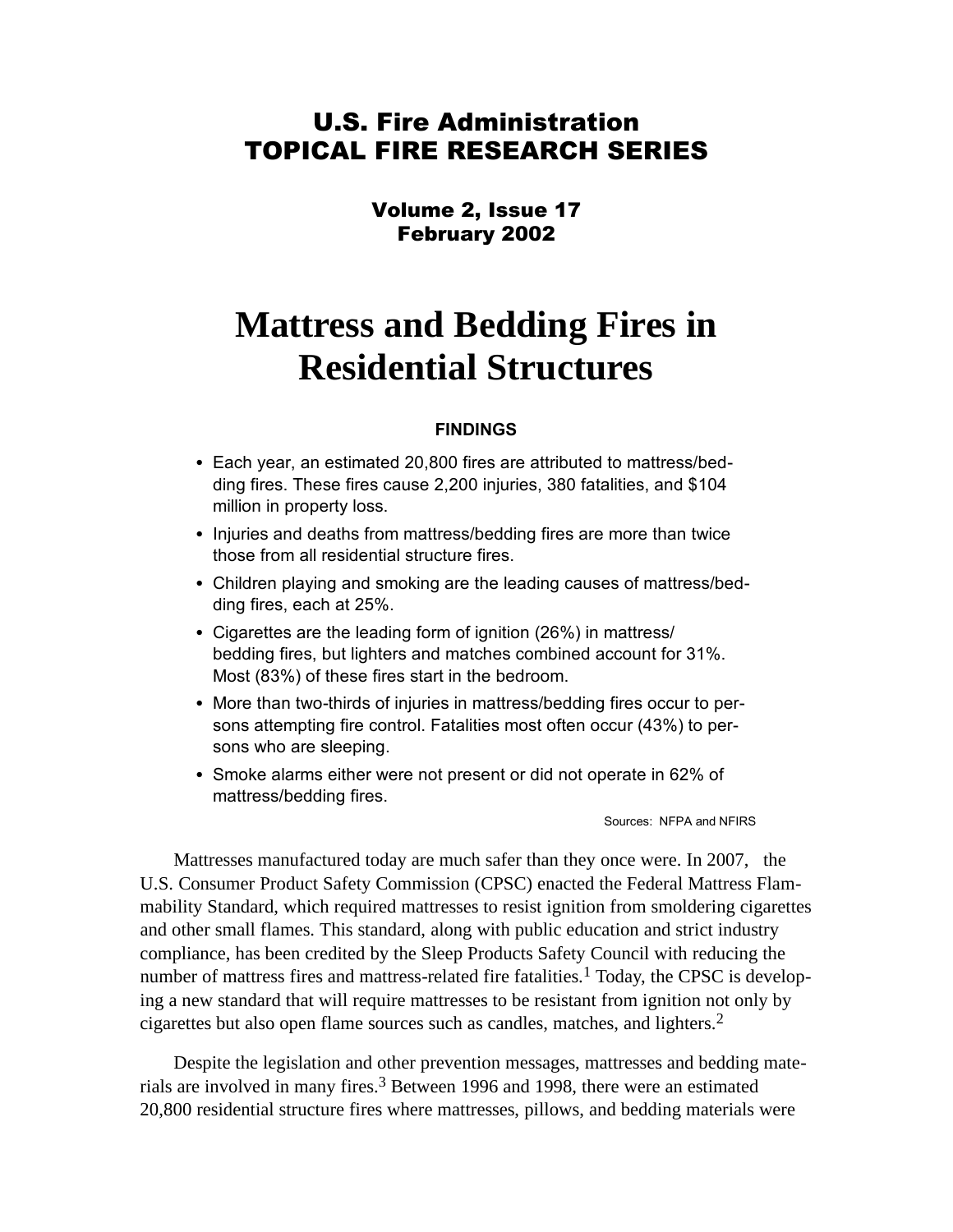reported as the item first ignited. These fires were responsible for more than 2,200 civilian injuries, 380 civilian fatalities, and almost \$104 million in property loss. 4

As shown in Figure 1, the human toll per fire in residential structures from mattress and bedding fires is greater than for all fires in residential structures. Casualties per fire from mattress and bedding fires are more than double the average from all fires in residential structures. Dollar loss per fire is also higher than the average per residential structure fire.

| Figure 1. Loss Measures for Residential Structure and<br><b>Mattress/Bedding Fires</b> |                                              |                                          |  |  |
|----------------------------------------------------------------------------------------|----------------------------------------------|------------------------------------------|--|--|
| (3-year average, NFIRS data 1996–98)                                                   |                                              |                                          |  |  |
| <b>LOSS MEASURE</b>                                                                    | <b>RESIDENTIAL</b><br><b>STRUCTURE FIRES</b> | <b>MATTRESS/</b><br><b>BEDDING FIRES</b> |  |  |
| <b>Dollar Loss/Fire</b>                                                                | \$11,271                                     | \$12,548                                 |  |  |
| Injuries/1,000 Fires                                                                   | 48.0                                         | 113.5                                    |  |  |
| <b>Fatalities/1,000 Fires</b>                                                          | 7.7                                          | 16.1                                     |  |  |
| Source: NFIRS only                                                                     |                                              |                                          |  |  |

This report examines the causes and characteristics of mattress and bedding fires.

#### **CAUSES**

The leading causes of mattress and bedding fires are shown in Figure 2. Children playing and smoking each cause 25%, arson accounts for 16%, and electrical and open flame each cause 9%. By contrast, the leading cause of residential structure fires overall is cooking followed by heating.

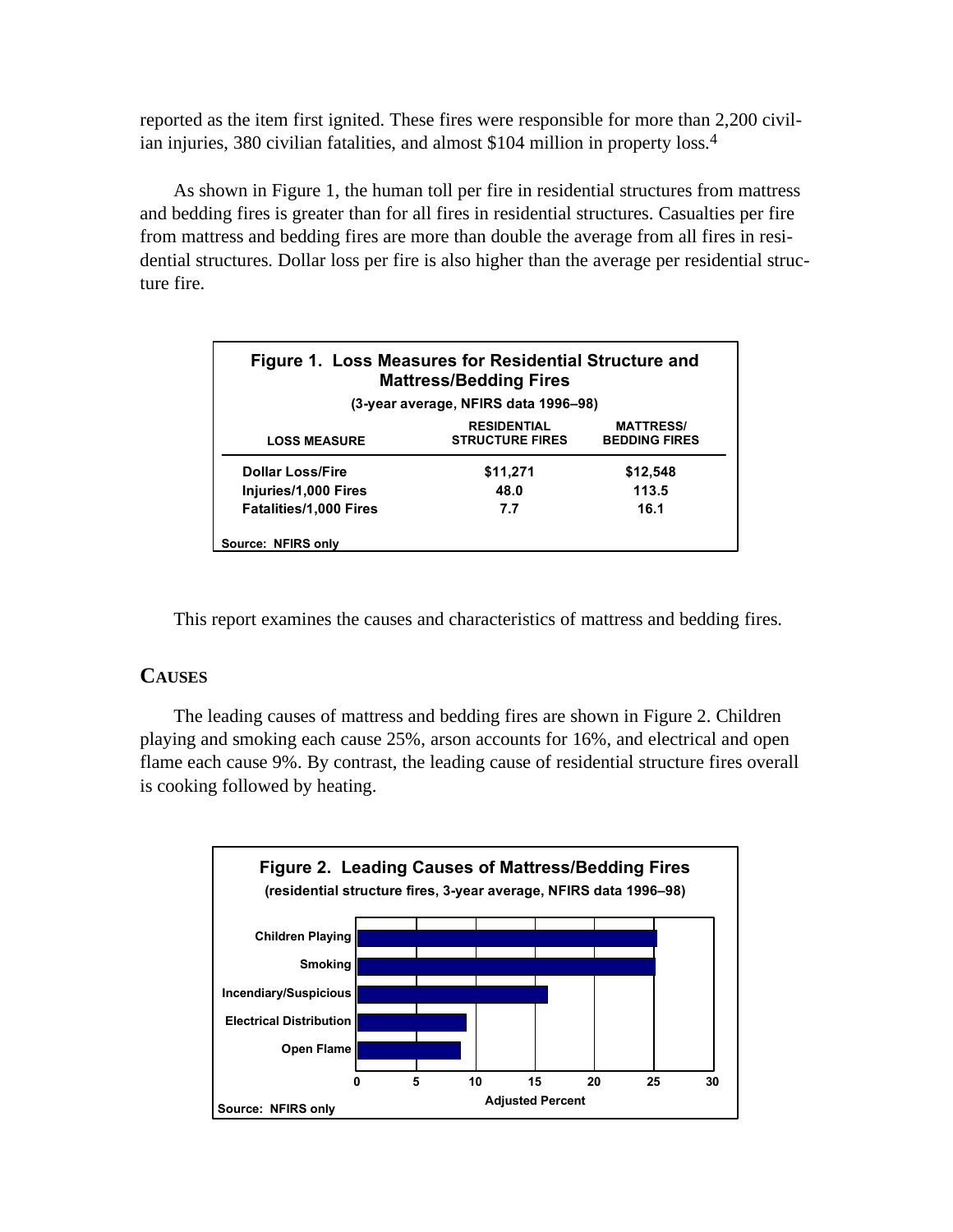#### **FORM OF HEAT OF IGNITION**

Figure 3 shows the four leading forms of heat that ignite mattress and bedding fires. Cigarettes, associated almost exclusively with smoking fires, were the leading form of heat in 26% of mattress and bedding fires. Lighters and matches were second and third, with 16% and 15%, respectively. Candles ignited 6% of mattress and bedding fires. Although smoking in bed is commonly associated with mattress and bedding fires, more fires are caused by sources of open flame than by cigarettes.



### **AREA OF FIRE ORIGIN**

Not surprisingly, 83% of residential mattress and bedding fires occur in a bedroom. The remainder of these fires start elsewhere, including lounges, kitchens, crawl spaces, and garages. Many homeowners store mattresses in these "other" rooms when they are not in use. To prevent unnecessary fire hazards, mattress manufacturers recommend discarding mattresses if they are not used for a prolonged period of time rather than placing them in storage.<sup>5</sup>

#### **LOCATION OF CIVILIAN CASUALTIES**

Figure 4 shows significant differences in the location at time of civilian injuries and deaths in mattress and bedding fires. Nearly three-quarters of the civilian injuries occurred while the victim was intimately involved with the ignition, in the room of origin, or on the same floor of fire origin. These individuals were most frequently attempting fire control activities. Forty-two percent of the civilians killed in mattress and bedding fires were asleep at the time of fire ignition. Those individuals in the same building and about one-quarter of those on the same floor of origin were injured while escaping from the fire.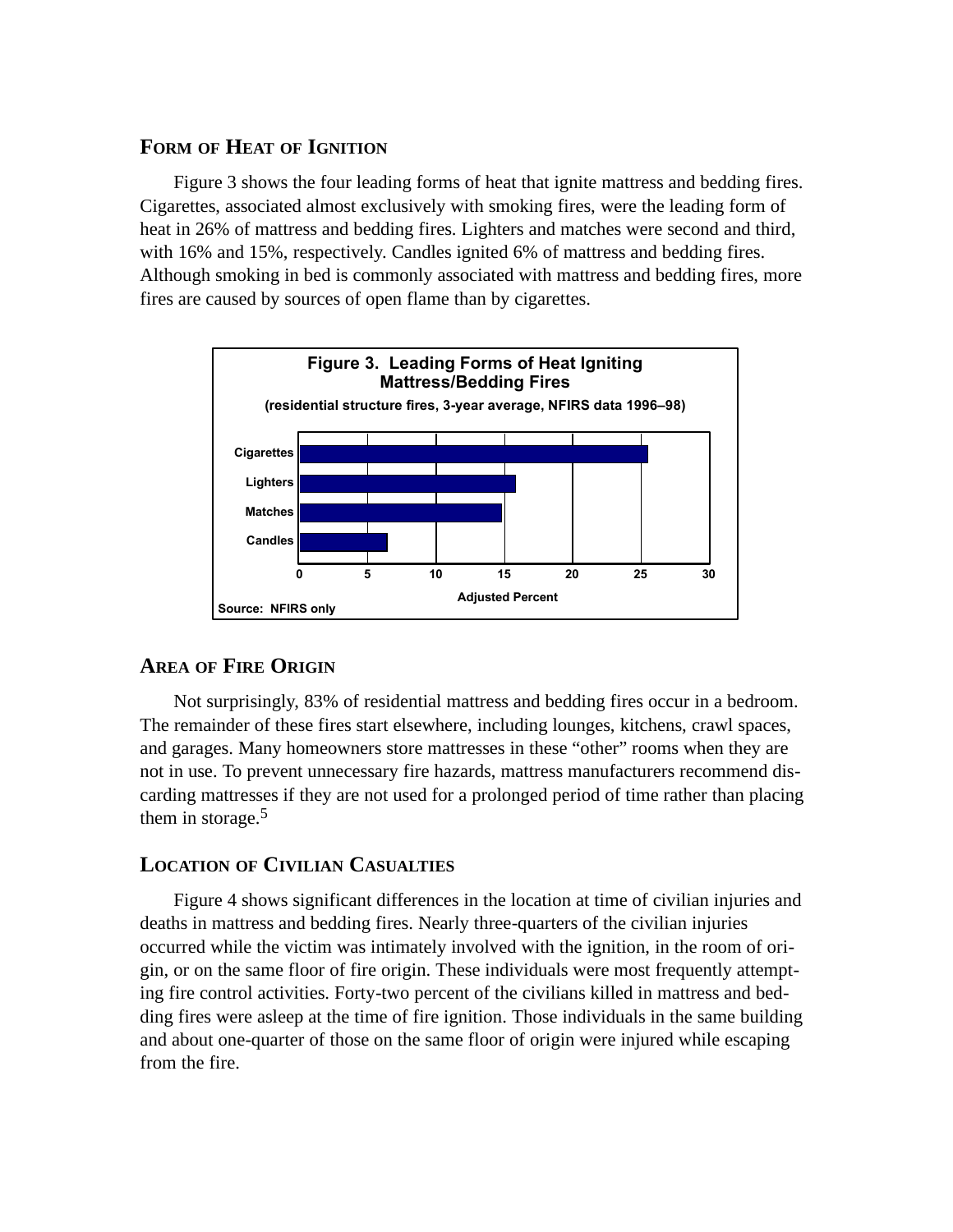| Figure 4. Leading Locations of Civilians Injured and<br>Killed in Mattress/Bedding Fires  |                                      |                                    |  |  |
|-------------------------------------------------------------------------------------------|--------------------------------------|------------------------------------|--|--|
| (residential structure fires, 3-year average, NFIRS data 1996-98,<br>adjusted percentage) |                                      |                                    |  |  |
| <b>LOCATION AT TIME OF INJURY</b>                                                         | <b>PERCENT OF</b><br><b>INJURIES</b> | <b>PERCENT OF</b><br><b>DEATHS</b> |  |  |
| Intimately Involved With Item Ignited                                                     | 17.2                                 | 10.9                               |  |  |
| In Room of Origin                                                                         | 35.8                                 | 17.2                               |  |  |
| Same Floor                                                                                | 24.6                                 | 48.4                               |  |  |
| <b>Same Building</b>                                                                      | 14.9                                 | 21.9                               |  |  |
| Source: NFIRS only                                                                        |                                      |                                    |  |  |

### **ACTIVITIES OF CIVILIAN CASUALTIES**

Figure 5 shows the leading activities for civilian injuries and deaths in mattress and bedding fires. A significant number of injuries were attributed to attempting to control the fire (68%). Civilian deaths occurred most frequently while the individual was sleeping. Thirty percent of victims died while attempting to escape. One out of every seven people killed in mattress and bedding fires were attempting to control the fire at the time of death.

| <b>Figure 5. Leading Activities of</b><br><b>Civilian Casualties in</b><br><b>Mattress/Bedding Fires</b> |                                    |  |  |
|----------------------------------------------------------------------------------------------------------|------------------------------------|--|--|
| (residential structure fires, 3-year average,<br>NFIRS data 1996–98, adjusted percentage)                |                                    |  |  |
| <b>PERCENT OF</b><br><b>INJURIES</b>                                                                     | <b>PERCENT OF</b><br><b>DEATHS</b> |  |  |
| 10.4                                                                                                     | 29.5                               |  |  |
| 11.1                                                                                                     | 43.2                               |  |  |
| 68.2                                                                                                     | 13.6                               |  |  |
|                                                                                                          |                                    |  |  |

#### **SMOKE ALARM PERFORMANCE**

Figure 6 shows smoke alarm performance in mattress and bedding fires. Smoke alarms were not present in 42% of the residences where mattress and bedding fires occurred. Smoke alarms operated in just over one-third of mattress and bedding fires, but they did not activate in 20% of them. In only a few cases was the fire too small to activate the smoke alarm.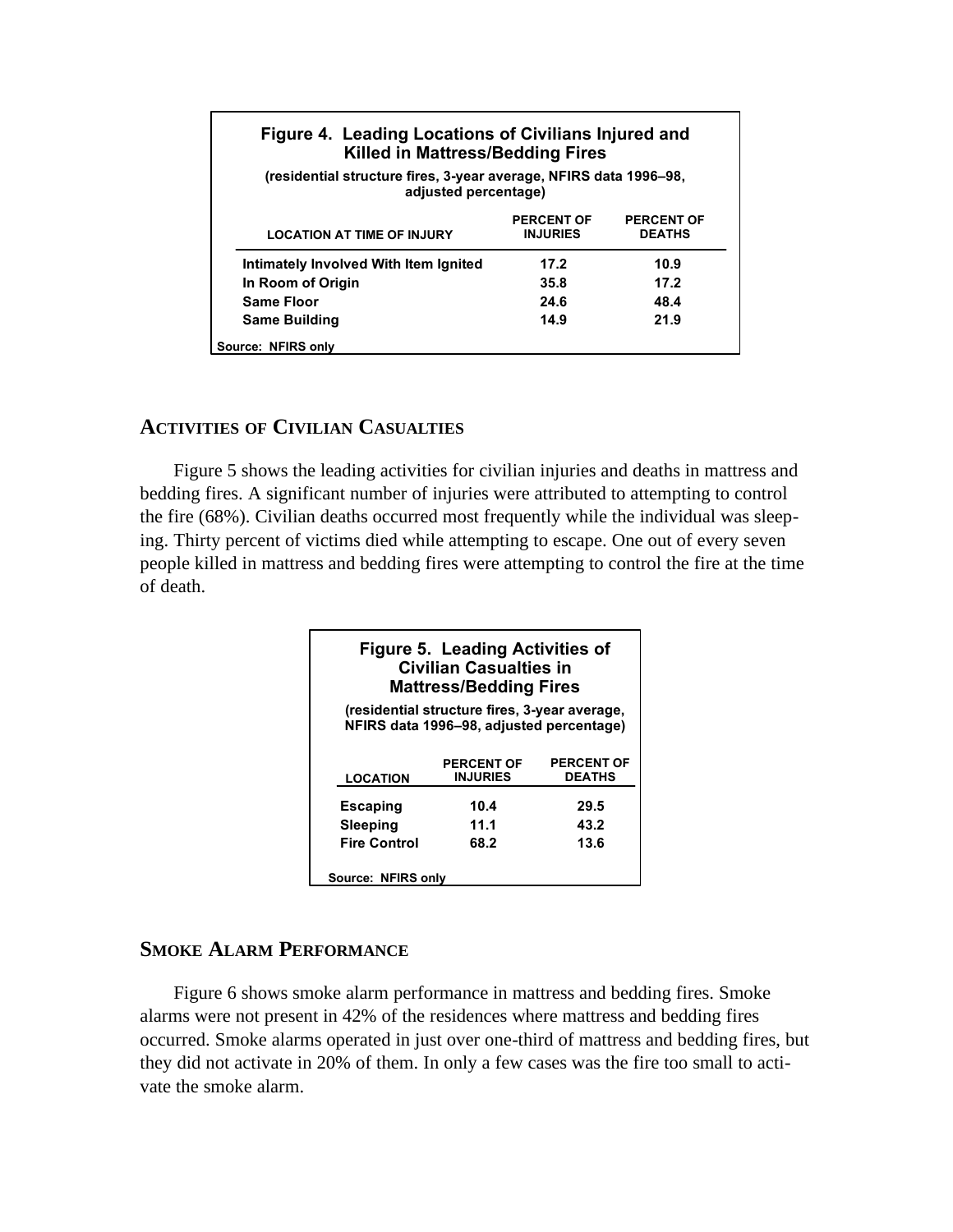

## **EXAMPLES**

• On March 10, 2000, two children aged 3 years old and 19 months old were killed in an Indiana house fire that started in a mattress in a living room. Investigators believe the 3-year-old was playing with a cigarette lighter when he set fire to the mattress. The two boys were trapped as fire raced through the house. A 15-year-old babysitter tried unsuccessfully to rescue the youngsters but was driven back by intense heat and flames and escaped from the house through a window. The battery in the smoke alarm had been removed earlier in the week after it had activated during a small kitchen fire. 6

• On September 26, 2001, a fire in a three-story apartment building critically injured 2 people and sent 12 others to Miami area hospitals. The fire started in a mattress that was propped up against an electrical plug that started sparking, setting fire to the mattress. The tenant who was sleeping on the bed at the time attempted to remove the mattress from his third-floor apartment. He tried pushing the mattress down the stairs, but it got stuck, spreading flames throughout the building. Smoke and flames trapped several residents, forcing some to escape by jumping from their windows.<sup>7</sup>

• On May 4, 2001, an improperly discarded cigarette smoldered on a bed for nearly 9 hours before reigniting. The resulting smoke and fire damage to a Santa Rosa, California, bungalow exceeded \$100,000. The fire injured a fire department captain, two residents of the house, and killed two dogs. No working smoke detectors were installed in the home at the time of the fire. 8

#### **CONCLUSIONS**

Children playing and smoking cause half of all mattress and bedding fires. Both causes are preventable. Having a working and properly placed smoke alarm is especially important in reducing mattress and bedding fires. These fires often smolder for a while.